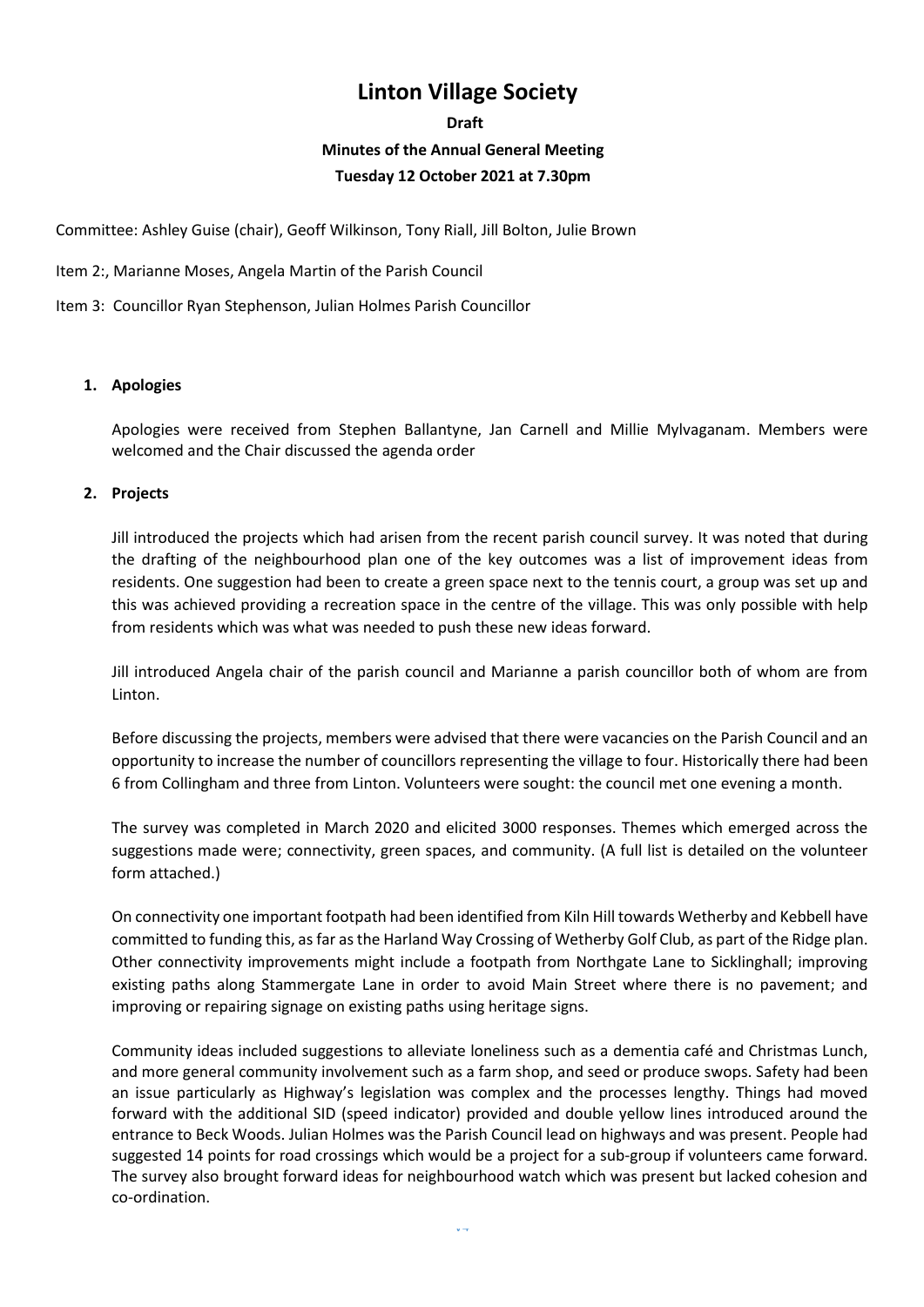Ideas linked under Green Spaces covered more floral displays (10 troughs were to arrive but would require watering and spring planting), litter picking, and seeking tree protection orders. Unfortunately, there were no volunteers as yet for litter picking from Linton although there was a group from Collingham. Leeds City Council were being asked to look at tree protection, although it was appreciated that much of the village fell into the conservation area which provided some protection.

Everything heard via the survey was important but the summary aimed to identify the most significant and to manage expectations: achievement would depend on the involvement of local residents.

In response to questions, it was noted that the Parish Council were fortunate to have an IT expert to analyse SID data. There was not yet any news on when 20mph zones might be introduced.

Volunteers were sought for all projects. A form with a full list had been provided to all attendees and people were asked to indicate where they could offer help. It was suggested and agreed that the form would also be sent out to residents.

Angela and Marianne were thanked for their contribution.

Helen Browne announced that Linton Village Fundraisers were organising events now that pandemic restrictions were lifted. A Christmas fayre was to be held on 27<sup>th</sup> November from 1pm to 4pm and contributions for stalls would be appreciated. The Santa Sleigh had been very successful last year and would be running again on 22 December from 6pm with Wetherby Lions assistance. The plan was to end at the Windmill for mulled wine. Proposals for next year were a Cheese and Wine Evening, a Fish and Chip van visit, a dance group and coffee, cake and chat sessions.

The chair noted that it was heartening that so many people had taken time to complete the survey but to move forward people needed to get involved and offer some time or other help. If villagers did not do anything, nothing would happen.

#### **3. Kebbell update**

Councillor Ryan Stephenson noted first that 20mph zone was coming but the organisation had to be on a whole ward basis and movement was, therefore, ward by ward. He thanked members for the invitation to attend noting Linton always had good wine and a good evening.

As people might know, Kebbell's original outline planning application was rejected by Leeds City Council but won on appeal which gave authorisation in principle to the number of houses and their size. The current application was a 'reserved matters application' which meant that the battle to stop the development was lost but the work now was to shape the final plans including design, material and lay out.

Identified issues included access for construction vehicles and supplies. The developers' views were not known as the applicant would detail such issues in the construction method statement. The Council would comment on appropriateness; however, as the statement was still awaited Highways were unable to make any objections or comments. Our concerns have been raised with councillors.

Muddy Lane had been raised during the outline planning application with an indicative plan for a footpath access; the developers had been told that that the planning application could only include land their owned, therefore, the footpath was not feasible. The owners of Muddy Lane do not want this, and that point is recognised. Asinformation was placed on the planning portal members could comment and Councillors would do their best to secure some wins.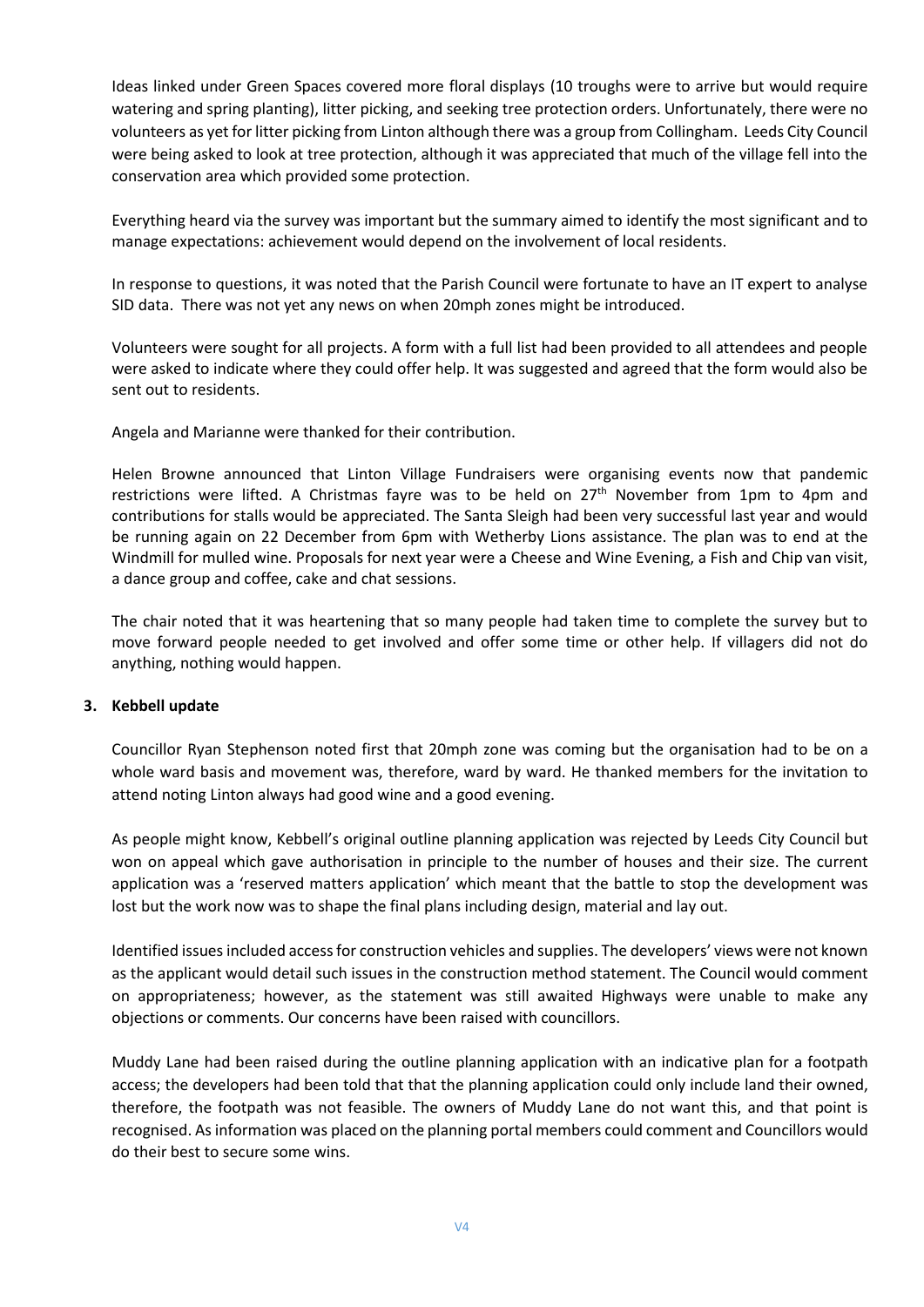Julian Holmes from the Parish Council noted that as with all planning applications there was date set as a deadline for comments; however, any comments after that date would still be considered by the planning officer up until the point that the final report is written.

Drainage of ground and foul water was discussed. The plan currently appeared to utilise connections to Tib Garth pipes. There was some discussion about the difficulties of using Muddy Lane. The audience noted that some foul water appeared to be discharging down Muddy Lane and there were concerns about the design. There needed to be assurance the system would be fit for purpose. Yorkshire water should block this proposal if this is not the case. Julian said that Yorkshire Water would look at it very closely: residents were not convinced as Yorkshire Water were already having issues clearing the system.

It was noted that all the agencies involved must ensure that a new development does not exacerbate existing problems. Members noted existing issues with blocked sewers on Northgate Lane. Julian suggested we need to gather together issues on water and sewerage. The chair asked that people send information to him to collate.

An audience member noted that a house built on Muddy Lane had been required to install a back drop system. Given that current pipes only served four houses this appeared to indicate a precent that a back drop system would be the only way forward. Such systems were more expensive and more complex.

The chair suggested it needed to be clarified if access was owned by Muddy Lane residents so that there was no right of way for new users: the developers cannot institute a pathway as it is not their land. The inspector who passed the plans obviously thought otherwise as this footpath along with the relocation of the bus stop enabled the development to meet access guidelines. The question was would the new residents have access and even if so did that make it a public right of way: the Highways comment on the planning portal makes it clear that it is their belief neither is correct and nothing is possible without the Muddy Lane owners' permission. Similarly on drainage, the developers cannot dig up Muddy Lane as there is no acquired access for new dwellings. In building all problems may be overcome but the solution can be so difficult an alternative becomes more attractive. As aforementioned, statutory agencies have to ensure nothing makes existing problems worse.

A question was raised as to whether the Parish Council had been consulted on the reserved matters application. The response was no but Ryan said there had been a pre-consultation based on the neighbourhood plan as previously agreed by the village. This had been advertised in the Parish magazine and on the website but this had not led to responses from Linton: the reasons for this would be considered. A subcommittee was formed and asked for a public consultation meeting. This was not forthcoming but the indicative layouts were provided. These have reflected some of the sub-committee's comments but not all e.g., no bungalows are included for downsizing, but some houses were adapted to provide ground floor bathrooms. The layout was changed but not completely.

Julian pointed out in response to questions that construction access had not been discussed. There was a view it would better if Northgate Lane had to be used for access, then this should be from the north entrance for Northgate Lane rather than through the village. Ryan noted that planning procedure was statutory and Leeds City Council cannot ask for details of construction access as the applicant has to submit first and then the Council will assess their plans. If any submission was unreasonable, the Council would indicate why and ask the developer to submit another attempt, avoiding dialogue. The Council can and does draw attention to the neighbourhood plan and sensible approach. The possibility of access from Linton Lane was discussed using 'Duffy Lane'; however, John Duffy was present and said that he had had no approach from the developer. The entrance to the site at the top of this lane would be too narrow for construction vehicles in any event.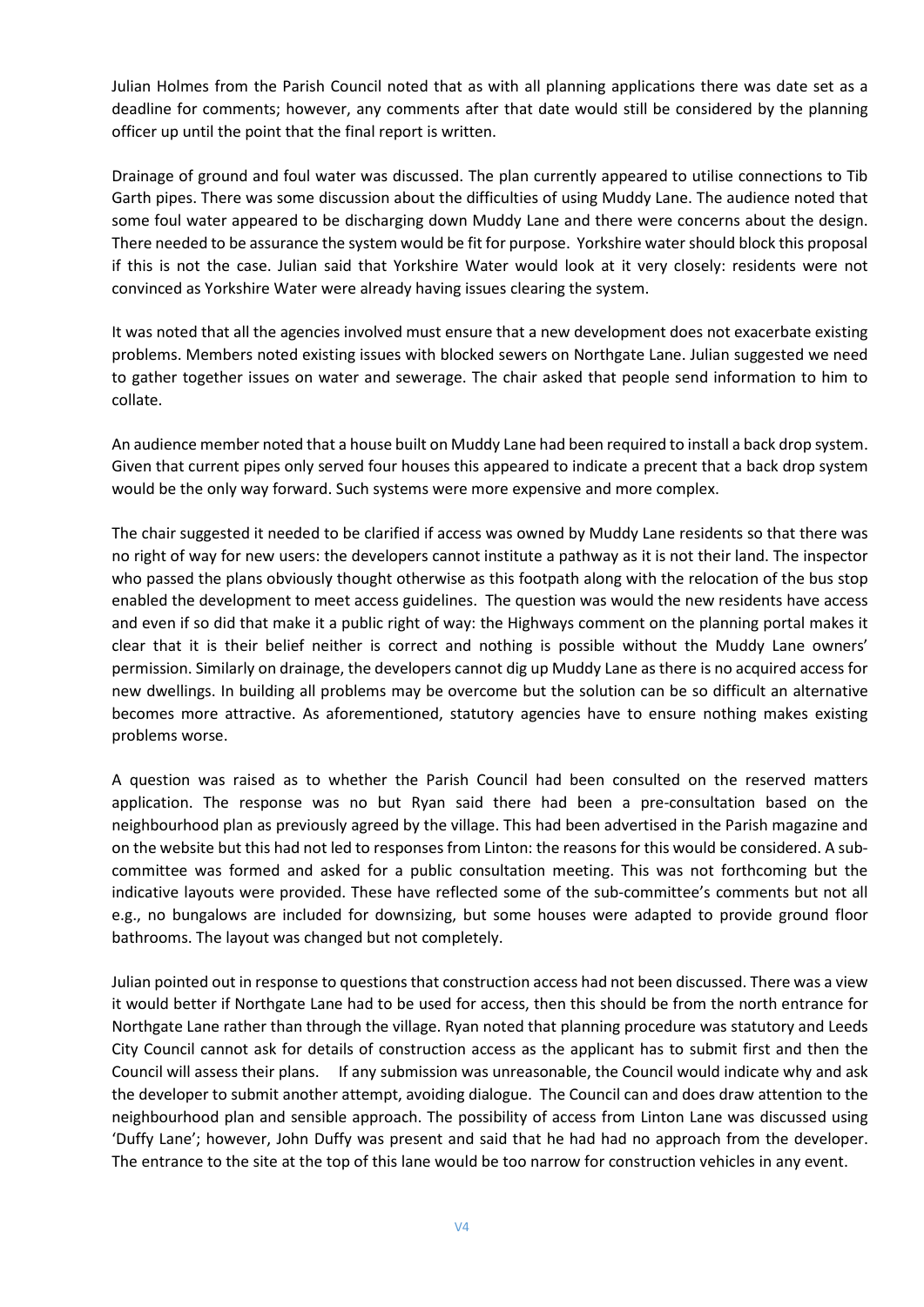Julian noted that there was a construction method statement in the original plan but this was not included in the planning inspector's decision, hence the need to start again currently all excavated matter may be removed by road as there was nothing in the plan to use it on site. The Chair suggested a wall of silence had arisen, concerns had been raised and conversations had been held but no solutions had been received from Kebbell. Ryan noted that sometimes there were so many rounds of consultations that objectors became fatigued which worked in the developers' favour.

A member asked if it was possible to prevent further extensions to the new houses. The reply was that covenants were not part of the planning process; however, one could withdraw permitted development rights so that the owner cannot do anything without planning permission. A member also noted the 2-metre bund did not extend all the way around the site, and that there were several plots that were very close to the boundary on the south side of the development. Ryan said that a conversation was required on bunding and ground maintenance: usually there were maintenance fees for communal areas in Leeds but the Council needed to be clear how this would work for example who would ensure the mix of trees. Another member was worried about the safety of land at the edge of the site such as an embankment and trees on their land. Ryan responded that this should be covered in the construction method statement: the work should cause no damage to land not belonging to the developer. He added that the Council wanted to see what the site looks like once the leaves drop as protection of the ridge line is in the neighbourhood plan – it had been hoped to have single story construction against this line. Julian added that the audience member was correct that there was no complete bund currently and this was being commented on: the Chair noted that there was nothing in the inspector's decision about height. Ryan explained that unless a matter is included in the Council's current handbook of adopted policiesit is negotiable and there must be dialogue. He had spoken with planning officers who were judging the application and they were noting several concerns. Ryan said of the 14 villages he represented, each with a Parish Council, none had the level of expertise present in Linton and Collingham.

There was some discussion about how long before construction might start. Ryan said if the construction method statement arrived in the next 6 weeks the reserved matters might be agreed by the end of the year but that was unlikely. Work might more reasonably start next summer. Julian commented that there was no rush form a planning viewpoint once the reserved matters application was submitted. The developer might take 2 to 3 years or more to complete the site once building started.

A last question was whether it was possible to excavate from Tib Garth. If this was not possible, then access appeared very problematic. The Chair noted an archaeological survey was being carried out and the equipment had been taken on to the site via Muddy Lane.

The Chair thanked Ryan and Julian for their contributions and reminded members to let him know of any issues with drainage of foul or surface water and the Society would take this forward. People were also asked to continue making points on the planning portal.

#### **4. LVS last AGM 4th June 2019 approved EGM notice 17th September 2019**

This was approved and seconded

#### **5. Financial update**

Tony noted that subscriptions had been waived during the pandemic as the Society had 22K in the bank and little expenditure.

The committee had made one undertaking to underwrite any loss incurred on a book about the history of the Windmill. This was to be written by Bob Soper and all profits would go to Martin House the undertaking was up to £500. There were no other commitments.